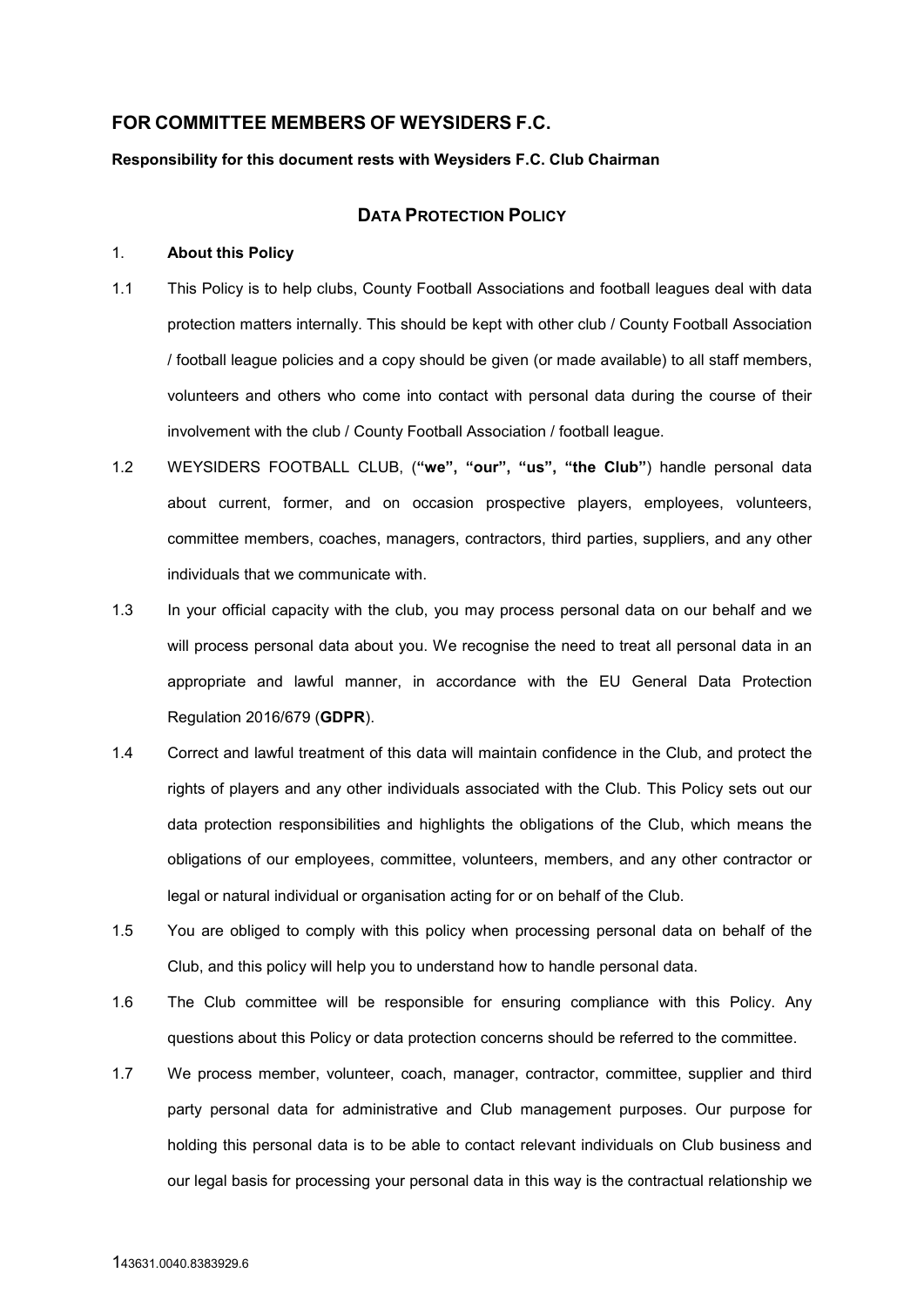have with you. We will keep this data for 84 months after the end of your official relationship with the Club, unless required otherwise by law and / or regulatory requirements. If you do not provide your personal data for this purpose, you will not be able to carry out your role or the obligations of your contract with the Club.

1.8 All the key definitions under GDPR can be found here.

#### 2. **What we need from you**

- 2.1 To assist with our compliance with GDPR we will need you to comply with the terms of this policy. We have set out the key guidance in this section but please do read the full policy carefully.
- 2.2 Please help us to comply with the data protection principles (set out briefly in section 3 of this policy and in further detail below):
	- 2.2.1 please ensure that you only process data in accordance with our transparent processing as set out in our Privacy notice;
	- 2.2.2 please only process personal data for the purposes for which we have collected it (i.e. if you want to do something different with it then please speak to the Club Chairman first);
	- 2.2.3 please do not ask for further information about players and / or members and / or staff and / or volunteers without first checking with the Club Chairman;
	- 2.2.4 if you are asked to correct an individual's personal data, please make sure that you can identify that individual and, where you have been able to identify them, make the relevant updates on our records and systems;
	- 2.2.5 please comply with our retention periods listed in our Privacy Notice and make sure that if you still have information which falls outside of those dates, that you delete/destroy it securely;
	- 2.2.6 please treat all personal data as confidential. If it is stored in electronic format then please consider whether the documents themselves should be password protected or whether your personal computer is password protected and whether you can limit the number of people who have access to the information. Please also consider the security levels of any cloud storage provider (and see below). If it is stored in hard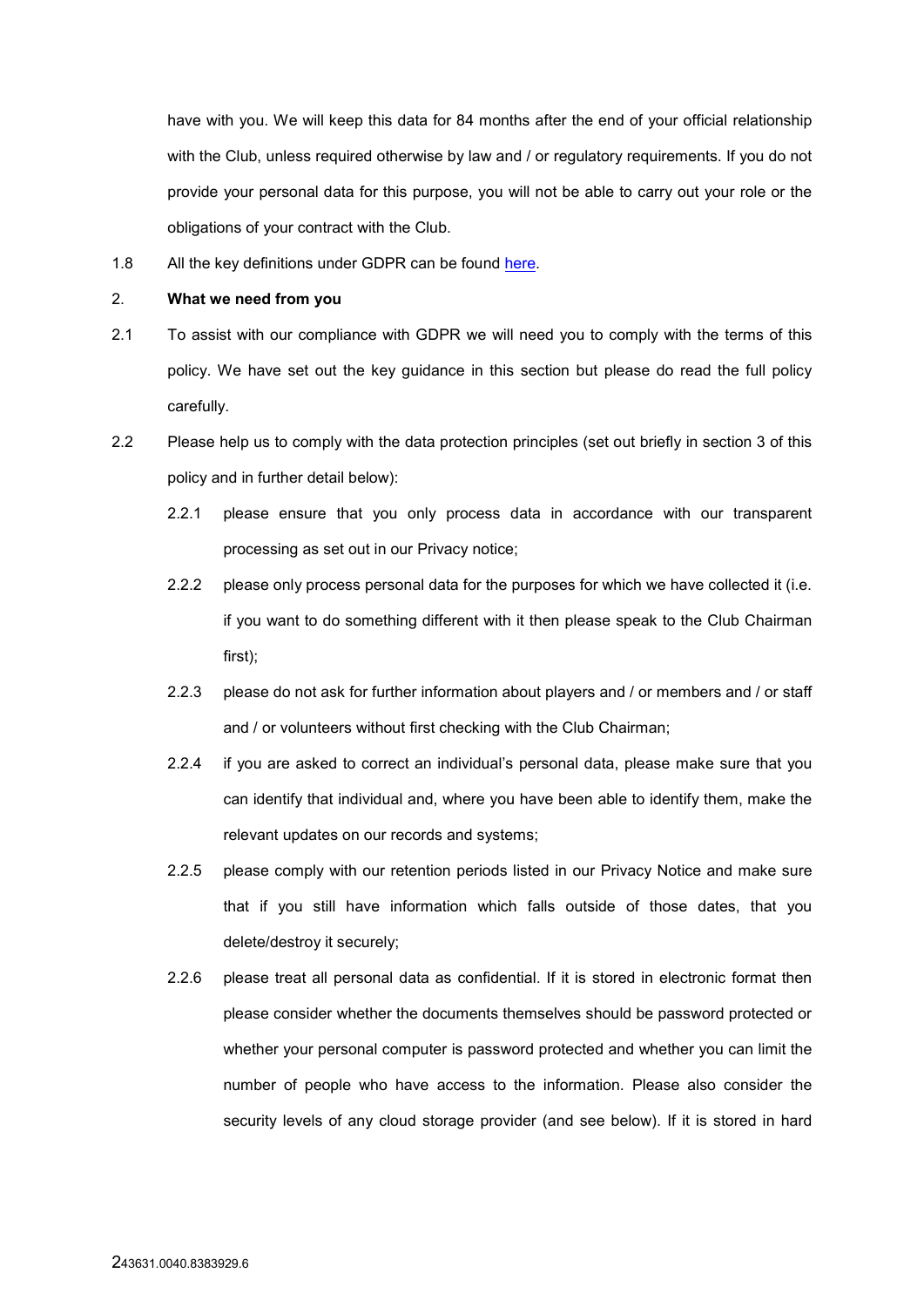copy format then please make sure it is locked away safely and is not kept in a car overnight or disposed of in a public place;

- 2.2.7 if you are looking at using a new electronic system for the storage of information, please talk to the Club Chairman first so that we can decide whether such a system is appropriately secure and complies with GDPR;
- 2.2.8 if you are planning on sharing personal data with anybody new or with a party outside the FA structure then please speak to the Club Chairman before doing so who will be able to check that the correct contractual provisions are in place and that we have a lawful basis to share the information;
- 2.2.9 if you receive a subject access request (or you think somebody is making a subject access request for access to the information we hold on them) then please tell the Club Chairman as soon as possible because we have strict timelines in which to comply;
- 2.2.10 if you think there has been a data breach (for example you have lost personal data or a personal device which contains personal data or you have been informed that a coach has done so, or you have sent an email and open copied all contacts in) then please speak to the Club Chairman who will be able to help you to respond.

If you have any questions at any time then please just ask the Club Chairman. We are here to help.

#### 3. **Data protection principles**

- 3.1 Anyone processing personal data must comply with the enforceable principles of data protection. Personal data must be:
	- 3.1.1 processed lawfully, fairly and in a transparent manner;
	- 3.1.2 collected for only specified, explicit and legitimate purposes;
	- 3.1.3 adequate, relevant and limited to what is necessary for the purpose(s) for which it is processed;
	- 3.1.4 accurate and, where necessary, kept up to date;
	- 3.1.5 kept in a form which permits identification of individuals for no longer than is necessary for the purpose(s) for which it is processed;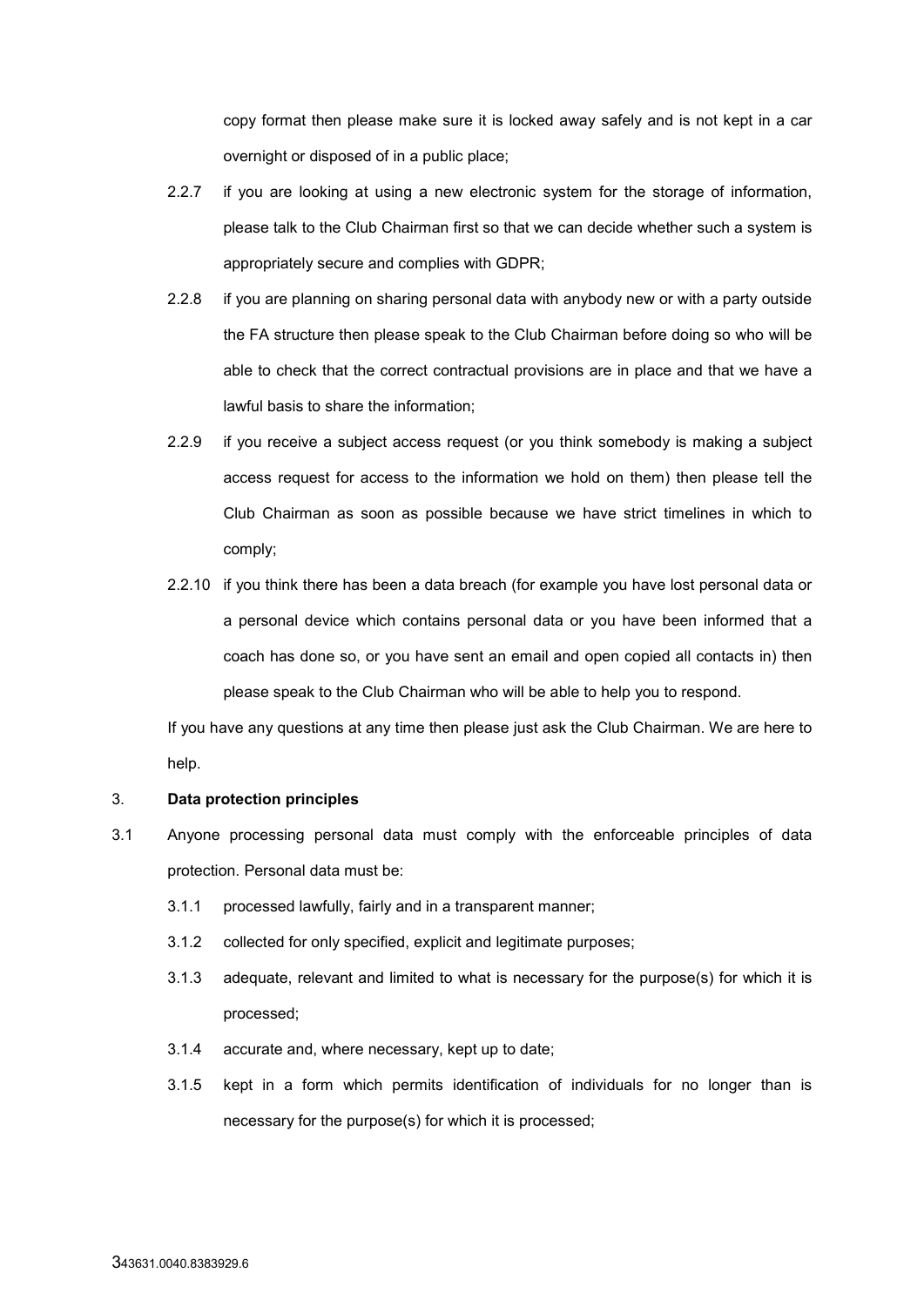- 3.1.6 processed in a manner that ensures its security by appropriate technical and organisational measures to protect against unauthorised or unlawful processing and against accidental loss, destruction or damage;
- 3.2 We are responsible for and must be able to demonstrate compliance with the data protection principles listed above.

### 4. **Fair and lawful processing**

- 4.1 This Policy aims to ensure that our data processing is done fairly and without adversely affecting the rights of the individual.
- 4.2 Lawful processing means data must be processed on one of the legal bases set out in the GDPR. When special category personal data is being processed, additional conditions must be met.

## 5. **Processing for limited purposes**

- 5.1 The Club collects and processes personal data. This is data we receive directly from an individual and data we may receive from other sources.
- 5.2 We will only process personal data for the purposes of the Club as instructed by the committee, the County FA or The FA, or as specifically permitted by the GDPR. We will let individuals know what those purposes are when we first collect the data or as soon as possible thereafter.

## 6. **Consent**

- 6.1 One of the lawful bases on which we may be processing data is the individual's consent.
- 6.2 An individual consents to us processing their personal data if they clearly indicate specific and informed agreement, either by a statement or positive action.
- 6.3 Individuals must be easily able to withdraw their consent at any time and withdrawal must be promptly honoured. Consents should be refreshed every season.
- 6.4 Explicit consent is usually required for automated decision-making and for cross-border data transfers, and for processing special category personal data. Where children are involved then the consent must be in writing from parent/guardian.
- 6.5 Where consent is our legal basis for processing, we will need to keep records of when and how this consent was captured.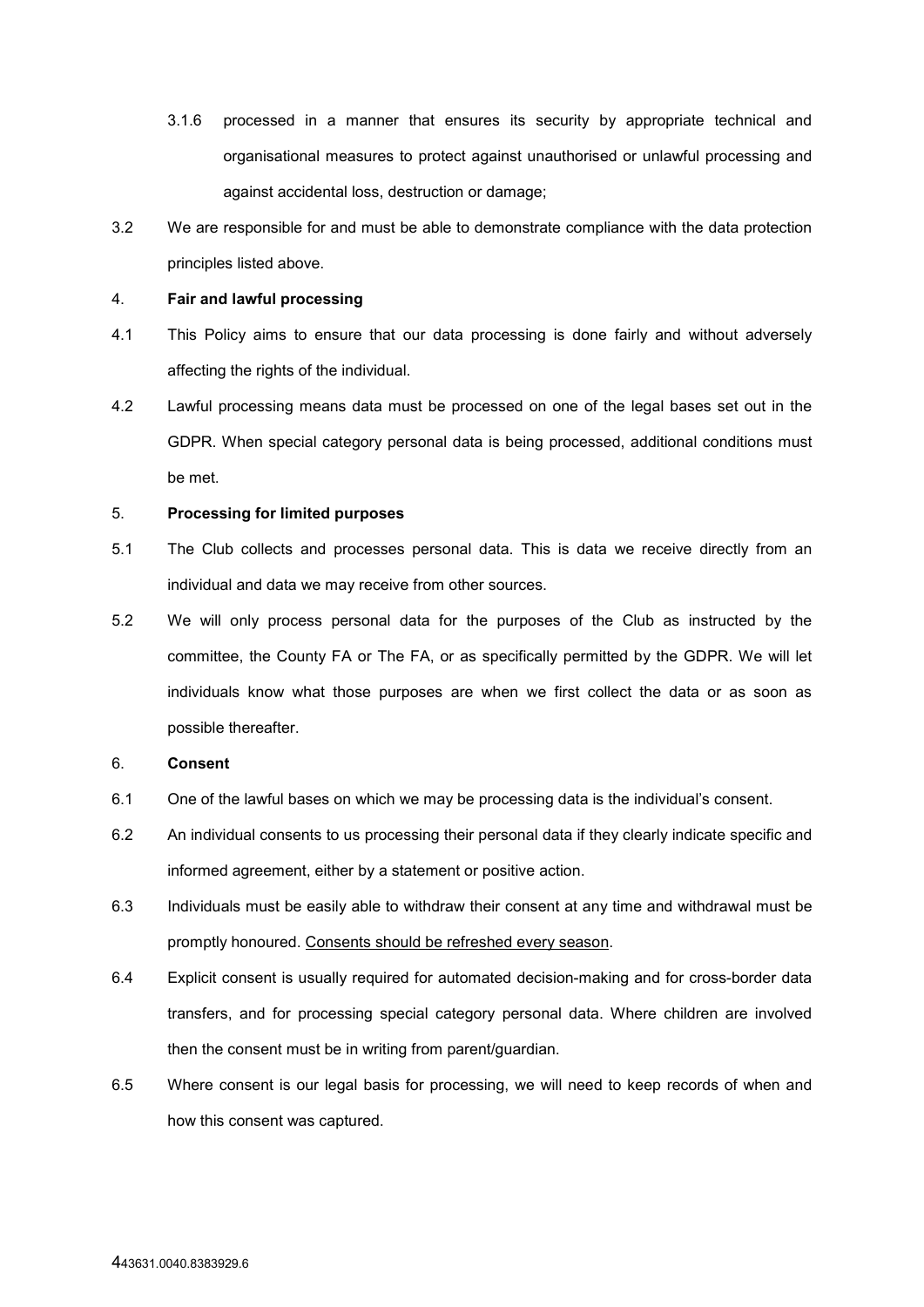6.6 Our Privacy Notice sets out the lawful bases on which we process data of our players and members.

### 7. **Notifying individuals**

- 7.1 Where we collect personal data directly from individuals, we will inform them about:
	- 7.1.1 the purpose(s) for which we intend to process that personal data;
	- 7.1.2 the legal basis on which we are processing that personal data;
	- 7.1.3 where that legal basis is a legitimate interest, what that legitimate interest is;
	- 7.1.4 where that legal basis is statutory or contractual, any possible consequences of failing to provide that personal data;
	- 7.1.5 the types of third parties, if any, with which we will share that personal data, including any international data transfers;
	- 7.1.6 their rights as data subjects, and how they can limit our use of their personal data;
	- 7.1.7 the period for which data will be stored and how that period is determined;
	- 7.1.8 any automated decision-making processing of that data and whether the data may be used for any further processing, and what that further processing is.
- 7.2 If we receive personal data about an individual from other sources, we will provide the above information as soon as possible and let them know the source we received their personal data from;
- 7.3 We will also inform those whose personal data we process that we, the Club, are the data controller in regard to that data, and which individual(s) in the Club are responsible for data protection.

# 8. **Adequate, relevant and non-excessive processing**

- 8.1 We will only collect personal data that is required for the specific purpose notified to the individual.
- 8.2 You may only process personal data if required to do so in your official capacity with the Club. You cannot process personal data for any reason unrelated to your duties.
- 8.3 The Club must ensure that when personal data is no longer needed for specified purposes, it is deleted or anonymised.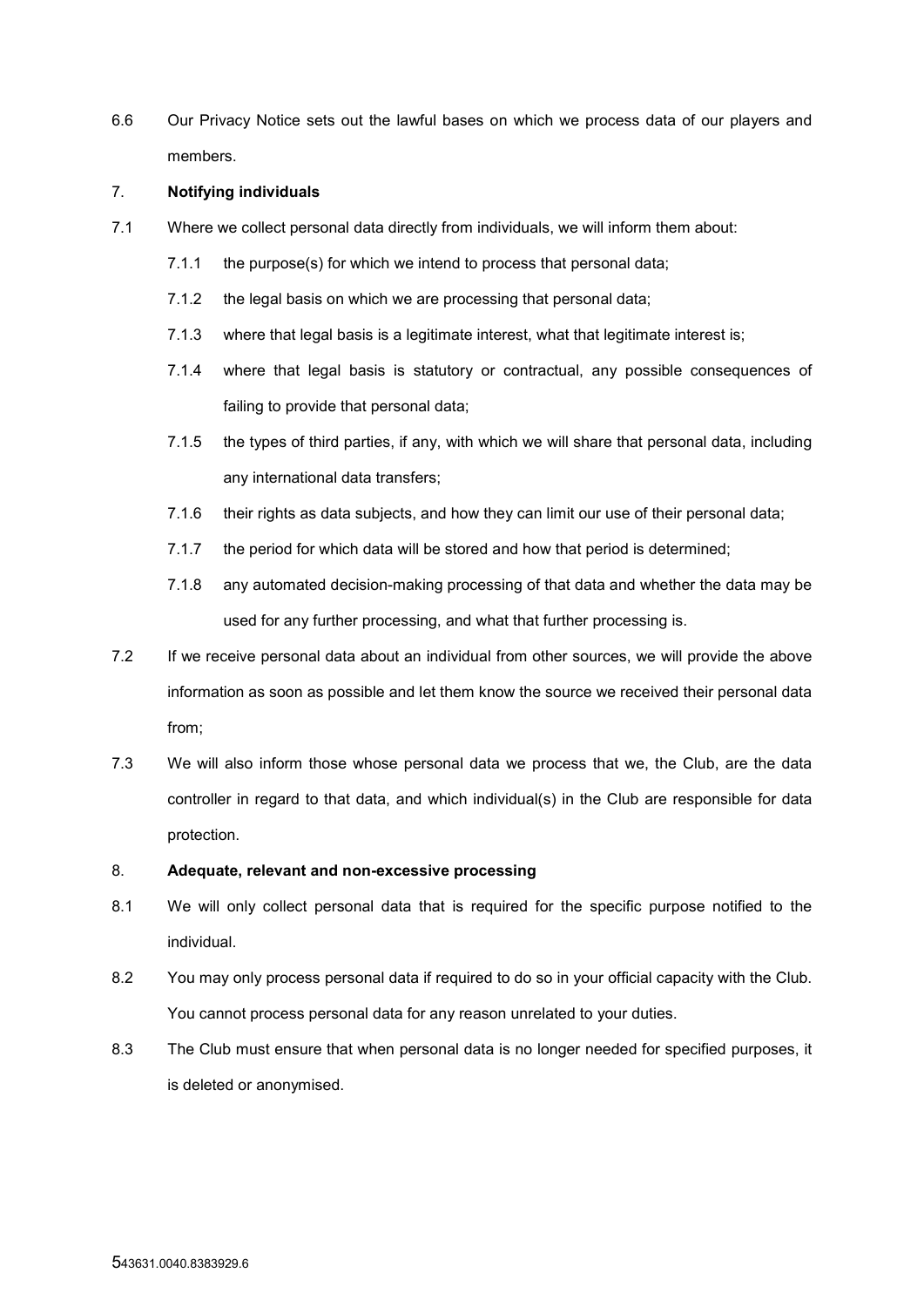## 9. **Accurate data**

We will ensure that personal data we hold is accurate and kept up to date. We will check the accuracy of any personal data at the point of collection and at the start of each season. We will take all reasonable steps to destroy or amend inaccurate or out-of-date data.

## 10. **Timely processing**

We will not keep personal data longer than is necessary for the purpose(s) for which they were collected. We will take all reasonable steps to destroy or delete data which is no longer required, as per our Privacy Notice.

#### 11. **Processing in line with data subjects' rights**

- 11.1 As data subjects, all individuals have the right to:
	- 11.1.1 be informed of what personal data is being processed;
	- 11.1.2 request access to any data held about them by a data controller;
	- 11.1.3 object to processing of their data for direct-marketing purposes (including profiling);
	- 11.1.4 ask to have inaccurate or incomplete data rectified;
	- 11.1.5 be forgotten (deletion or removal of personal data);
	- 11.1.6 restrict processing;
	- 11.1.7 data portability; and
	- 11.1.8 not be subject to a decision which is based on automated processing.
- 11.2 The Club is aware that not all individuals' rights are absolute, and any requests regarding the above should be immediately reported to the committee, and if applicable escalated to the County FA for guidance.

#### 12. **Data security**

- 12.1 We will take appropriate security measures against unlawful or unauthorised processing of personal data, and against the accidental loss of, or damage to, personal data.
- 12.2 We have proportionate procedures and technology to maintain the security of all personal data.
- 12.3 Personal data will only be transferred to another party to process on our behalf (a **data processor**) where we have a GDPR-compliant written contract in place with that data processor.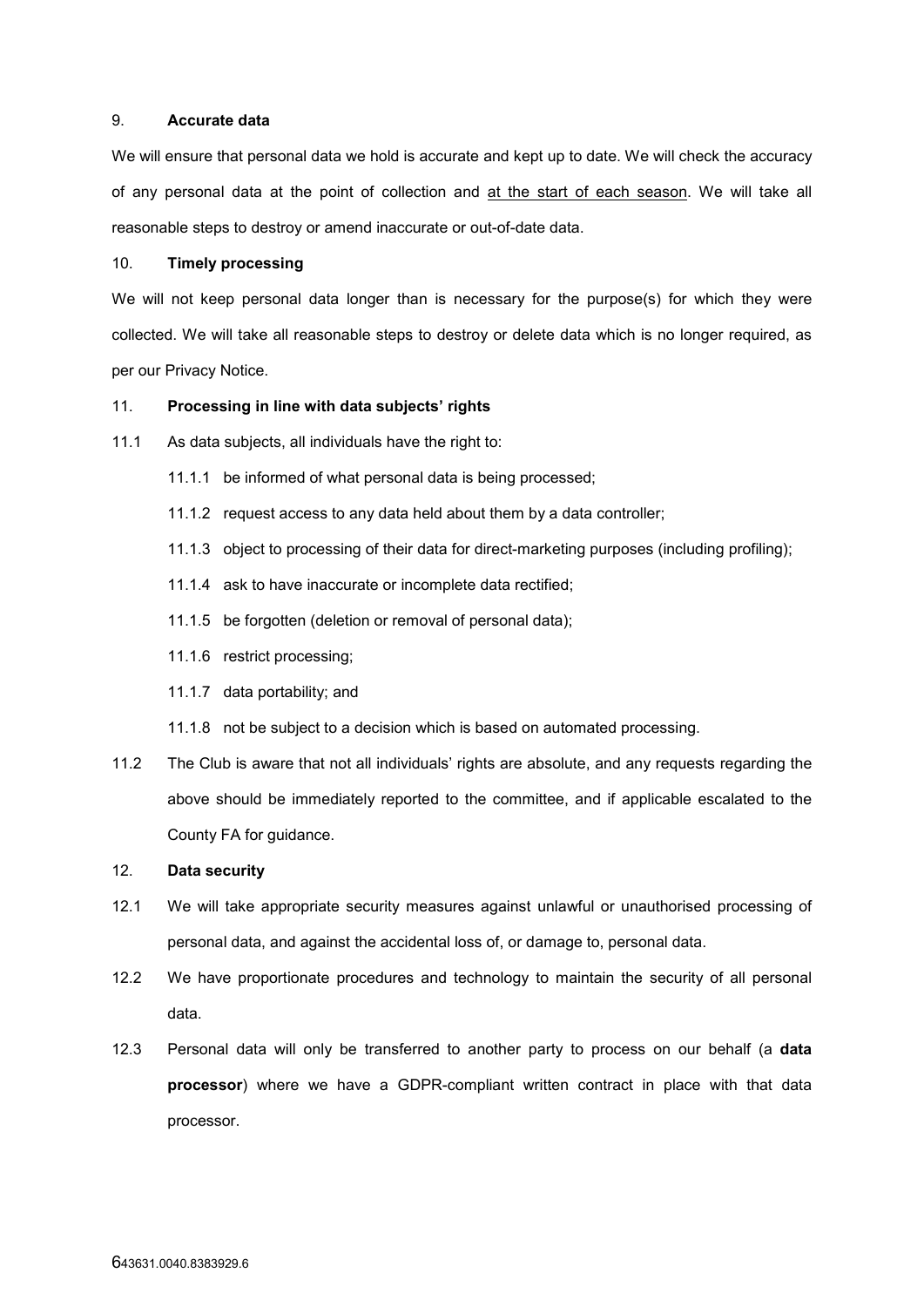- 12.4 We will maintain data security by protecting the confidentiality, integrity and availability of the personal data.
- 12.5 Our security procedures include:
	- 12.5.1 **Entry controls.** Any stranger seen in entry-controlled areas should be reported.
	- 12.5.2 **Secure desks, cabinets and cupboards.** Desks and cupboards should be locked if they hold personal data.
	- 12.5.3 **Methods of disposal.** Paper documents should be shredded. Digital storage devices should be physically destroyed.
	- 12.5.4 **Equipment.** Screens and monitors must not show personal data to passers-by, and should be locked when unattended. Excel spreadsheets will be password protected.
	- 12.5.5 **Personal Devices.** Anyone accessing or processing the Club's personal data on their own device, must have and operate a password only access or similar lock function, and should have appropriate anti-virus protection. These devices must have the Club's personal data removed prior to being replaced by a new device or prior to such individual ceasing to work with or support the Club.

### 13. **Disclosure and sharing of personal information**

- 13.1 We share personal data with the County FA the FA, and with applicable leagues using Whole Game System.
- 13.2 We may share personal data with third parties or suppliers for the services they provide, and instruct them to process our personal data on our behalf as data processors. Where we share data with third parties, we will ensure we have a compliant written contract in place incorporating the minimum data processer terms as set out in the GDPR, which may be in the form of a supplier's terms of service.
- 13.3 We may share personal data we hold if we are under a duty to disclose or share an individual's personal data in order to comply with any legal obligation, or in order to enforce or apply any contract with the individual or other agreements; or to protect our rights, property, or safety of our employees, players, other individuals associated with the Club or others.

## 14. **Transferring personal data to a country outside the EEA**

We may transfer any personal data we hold to a country outside the European Economic Area (**EEA**), provided that one of the appropriate safeguards applies.